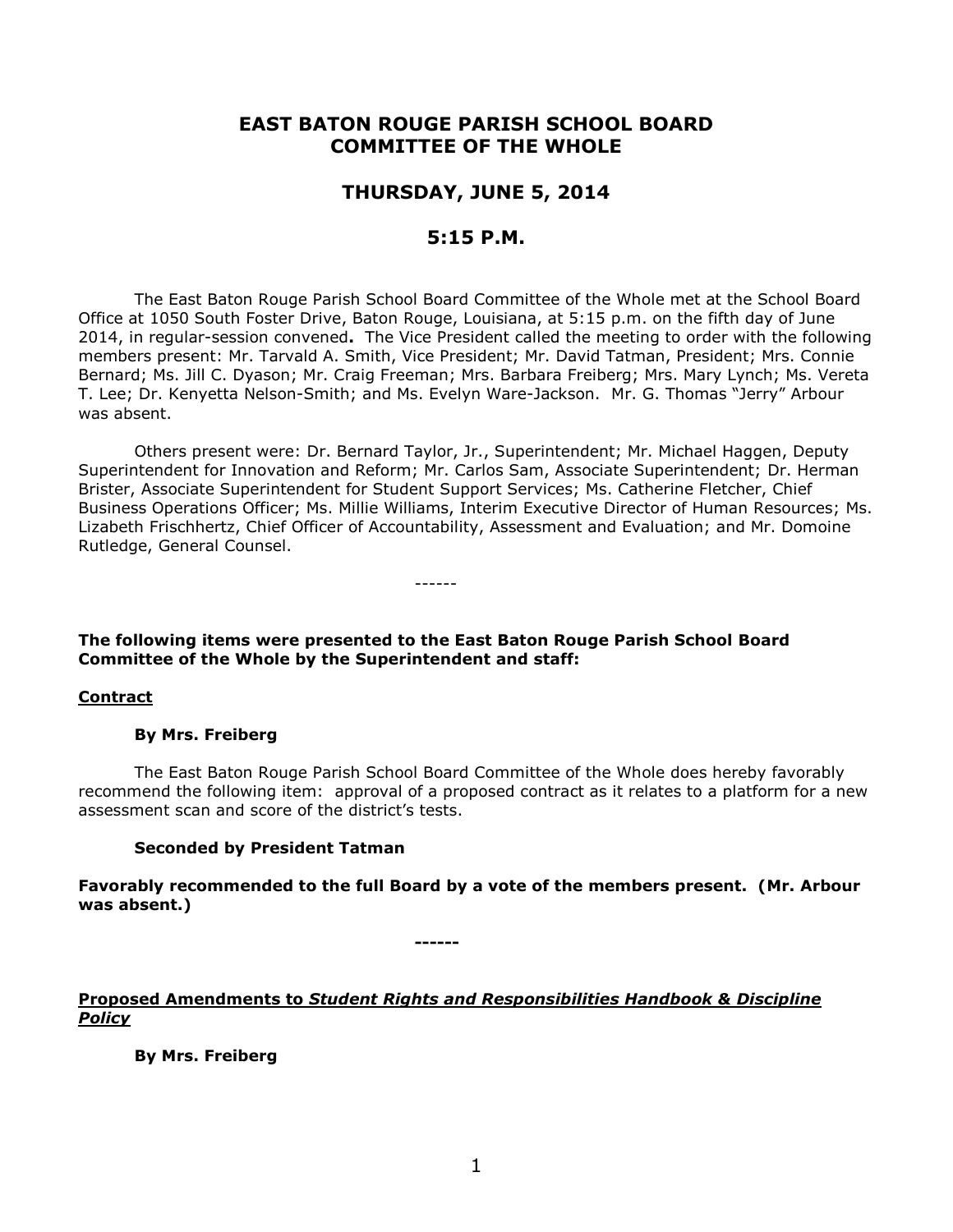The East Baton Rouge Parish School Board Committee of the Whole does hereby favorably recommend the following item: approval to add proposed amendments as part of the *Student Rights and Responsibilities Handbook & Discipline Policy*, when amended.

## **Seconded by President Tatman**

**The vote on the motion was as follows:**

**Yeas: (7) Mrs. Bernard, Mr. Freeman, Mrs. Freiberg, Dr. Nelson-Smith, Vice President Smith, President Tatman, and Ms. Ware-Jackson**

**Nays: (0) None**

**Abstained: (0) None**

**Absent: (2) Mr. Arbour and Ms. Lee**

**Ms. Dyason and Mrs. Lynch did not vote.**

**The motion was favorably recommended to the full Board.**

**------**

### **Contract**

### **By Ms. Ware-Jackson**

The East Baton Rouge Parish School Board Committee of the Whole does hereby favorably recommend the following item: approval of a contract for professional services (Non-Public Programs, Title II) between the East Baton Rouge Parish School Board and ABC, 123, Inc. in the amount of \$24,900.00 for professional development sessions focusing on student achievement, engagement and learning climate with increased rigor, and relevance and relationships in classrooms. (Funding Source: Title II Funds).

#### **Seconded by President Tatman**

**Favorably recommended to the full Board by a vote of the members present. (Mr. Arbour and Ms. Lee were absent.)**

**------**

# **Contract**

# **By Mrs. Freiberg**

The East Baton Rouge Parish School Board Committee of the Whole does hereby favorably recommend the following item: approval of a contract between the East Baton Rouge Parish School Board and City Year for 2014-2015 in the amount of \$680,000.00. (Funding Source: Pending Tobacco Funds and Title Funds).

# **Seconded by Mrs. Bernard**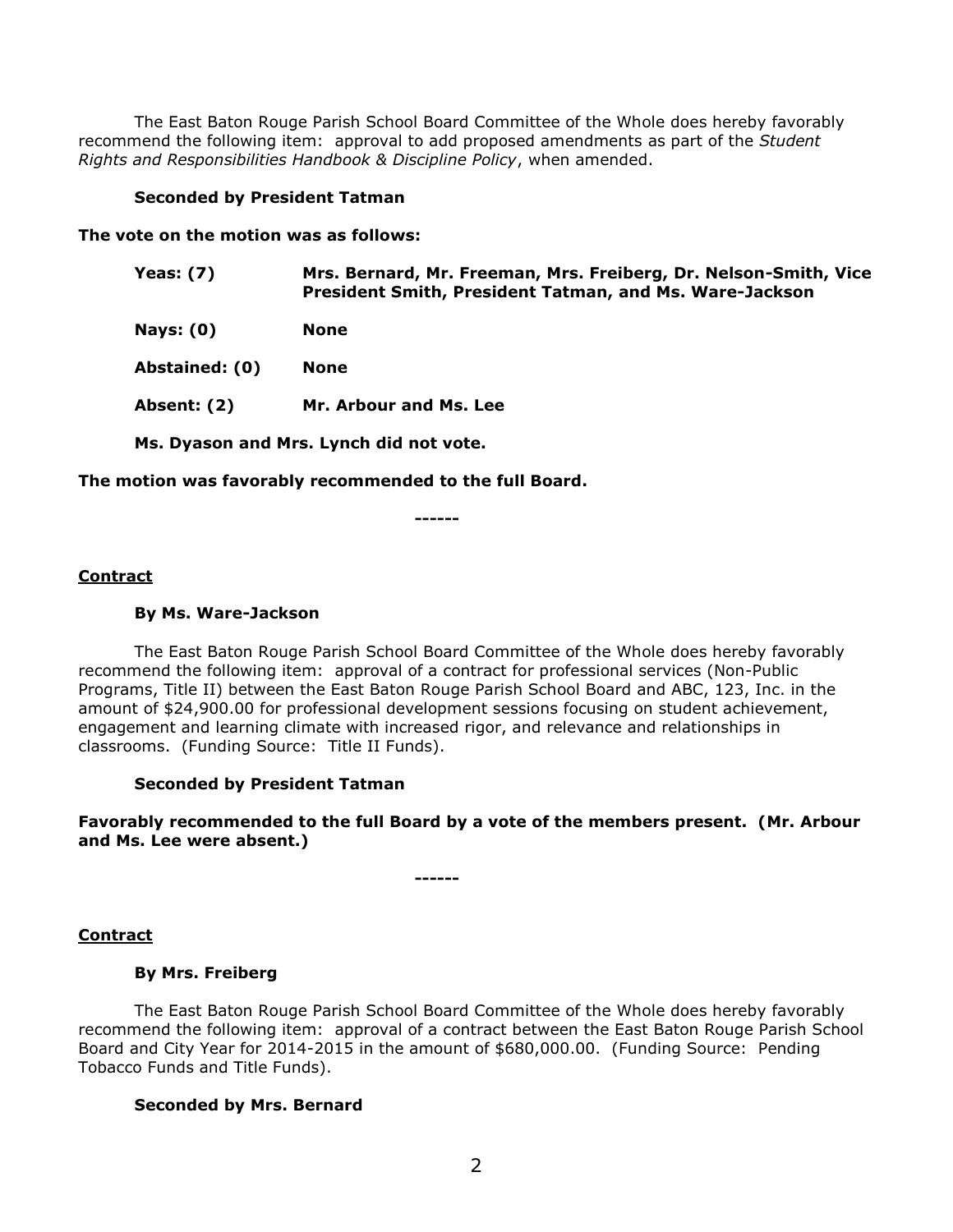**Favorably recommended to the full Board by a vote of the members present. (Mr. Arbour and Ms. Lee were absent.)**

**------**

# **Property and Casualty Insurance Program Policy Renewal Package**

# **By Mrs. Freiberg**

The East Baton Rouge Parish School Board Committee of the Whole does hereby favorably recommend the following item: approval to authorize the administration to approve the most effective Property and Casualty Insurance Program Policy Renewal package for the East Baton Rouge Parish School System for the 2014-2015 fiscal year.

# **Seconded by Mrs. Bernard**

**Favorably recommended to the full Board by a vote of the members present. (Mr. Arbour was absent.)**

**------**

### **Resolution**

# **By Mrs. Bernard**

The East Baton Rouge Parish School Board Committee of the Whole does hereby favorably recommend the following item: approval of a Resolution authorizing the Board President and Superintendent to execute and sign all documents to reject Uninsured Motorist Coverage in connection with the East Baton Rouge Parish School System's automobile liability coverage and its Self-Insured Retention Program for the 2014-2015 fiscal year.

# **Seconded by Mrs. Freiberg**

**Favorably recommended to the full Board by a vote of the members present. (Mr. Arbour was absent.)**

**------**

# **Contract**

#### **By Mrs. Freiberg**

The East Baton Rouge Parish School Board Committee of the Whole does hereby favorably recommend the following item: approval of the contract renewal with Humana for 2015 and the Proposed 2015 East Baton Rouge Parish School System's health care plan premium rates for all Medicare-eligible retirees.

# **Seconded by Mrs. Bernard**

#### **Discussion followed.**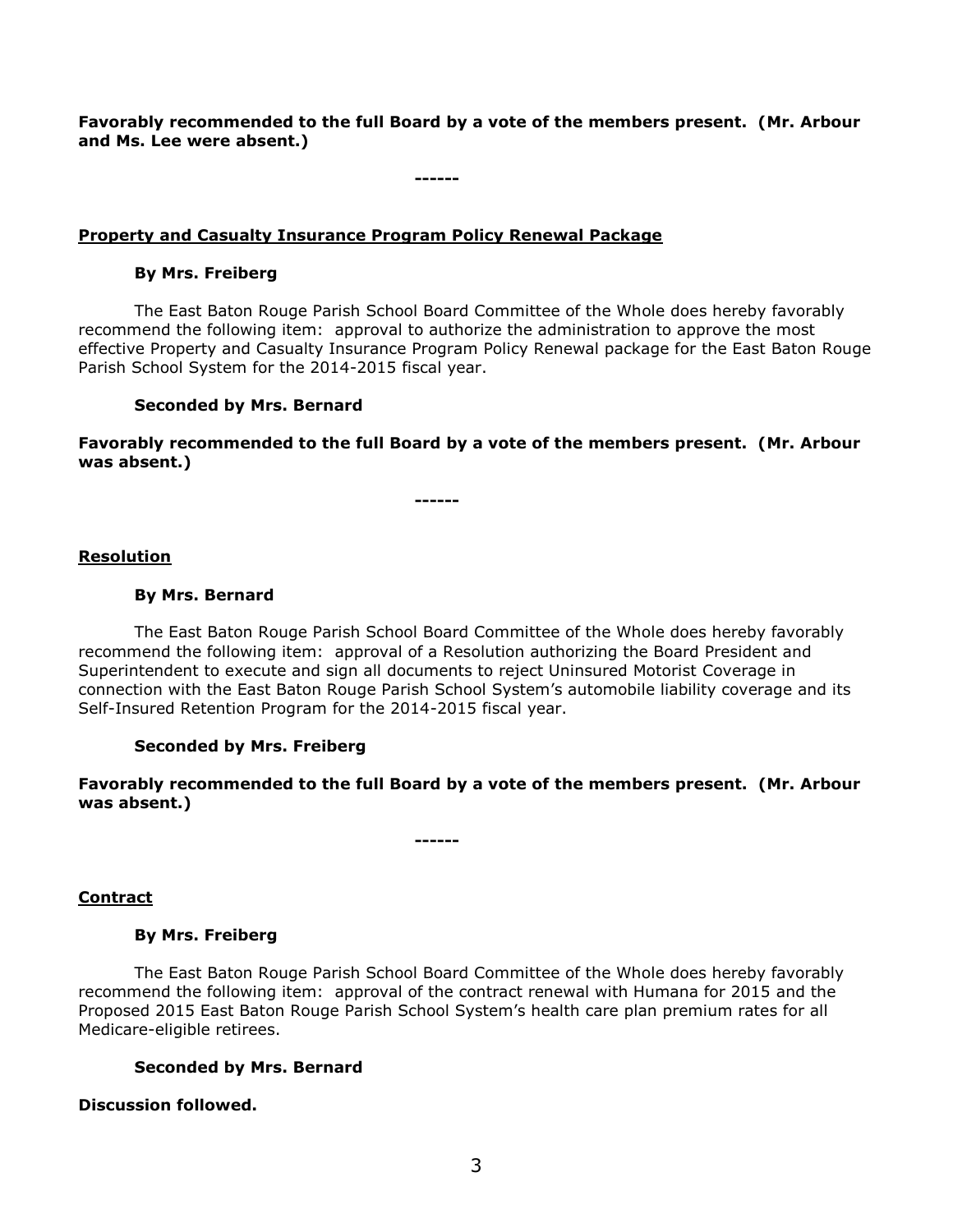## **The following "friendly" amendment was offered by Mrs. Bernard and accepted by the originator:**

The East Baton Rouge Parish School Board Committee of the Whole does hereby refer the following item to the East Baton Rouge Parish School Board **without a recommendation:**  approval of the contract renewal with Humana for 2015 and the Proposed 2015 East Baton Rouge Parish School System's health care plan premium rates for all Medicare-eligible retirees.

#### **The vote on the motion was as follows:**

| Yeas: $(9)$    | Mrs. Bernard, Ms. Dyason, Mr. Freeman, Mrs. Freiberg, Ms. Lee,<br>Mrs. Lynch, Dr. Nelson-Smith, Vice President Smith, and Ms.<br><b>Ware-Jackson</b> |
|----------------|------------------------------------------------------------------------------------------------------------------------------------------------------|
| Nays: $(0)$    | <b>None</b>                                                                                                                                          |
| Abstained: (0) | <b>None</b>                                                                                                                                          |
| Absent: (2)    | Mr. Arbour and President Tatman                                                                                                                      |

**The motion was referred to the Board without a recommended.**

------

#### **Extension of Current Fiscal Agent Contracts**

#### **By Mrs. Freiberg**

The East Baton Rouge Parish School Board Committee of the Whole does hereby favorably recommend the following item: approval of the extension of the current East Baton Rouge Parish School System's Fiscal Agent Contract with Capital One Bank and Neighbors Federal Credit Union for a period of two years beginning October 1, 2014, through September 30, 2016, including all current provisions and rates.

#### **Seconded by Mrs. Lynch**

# **Favorably recommended to the full Board by a vote of the members present. (Mr. Arbour and President Tatman were absent.)**

**------**

#### **Revised 2013-2014 General Fund Budget**

#### **By Mrs. Freiberg**

The East Baton Rouge Parish School Board Committee of the Whole does hereby favorably recommend the following item: approval of the Revised 2013-2014 General Fund Budget for the East Baton Rouge Parish School System.

#### **Seconded by Mrs. Bernard**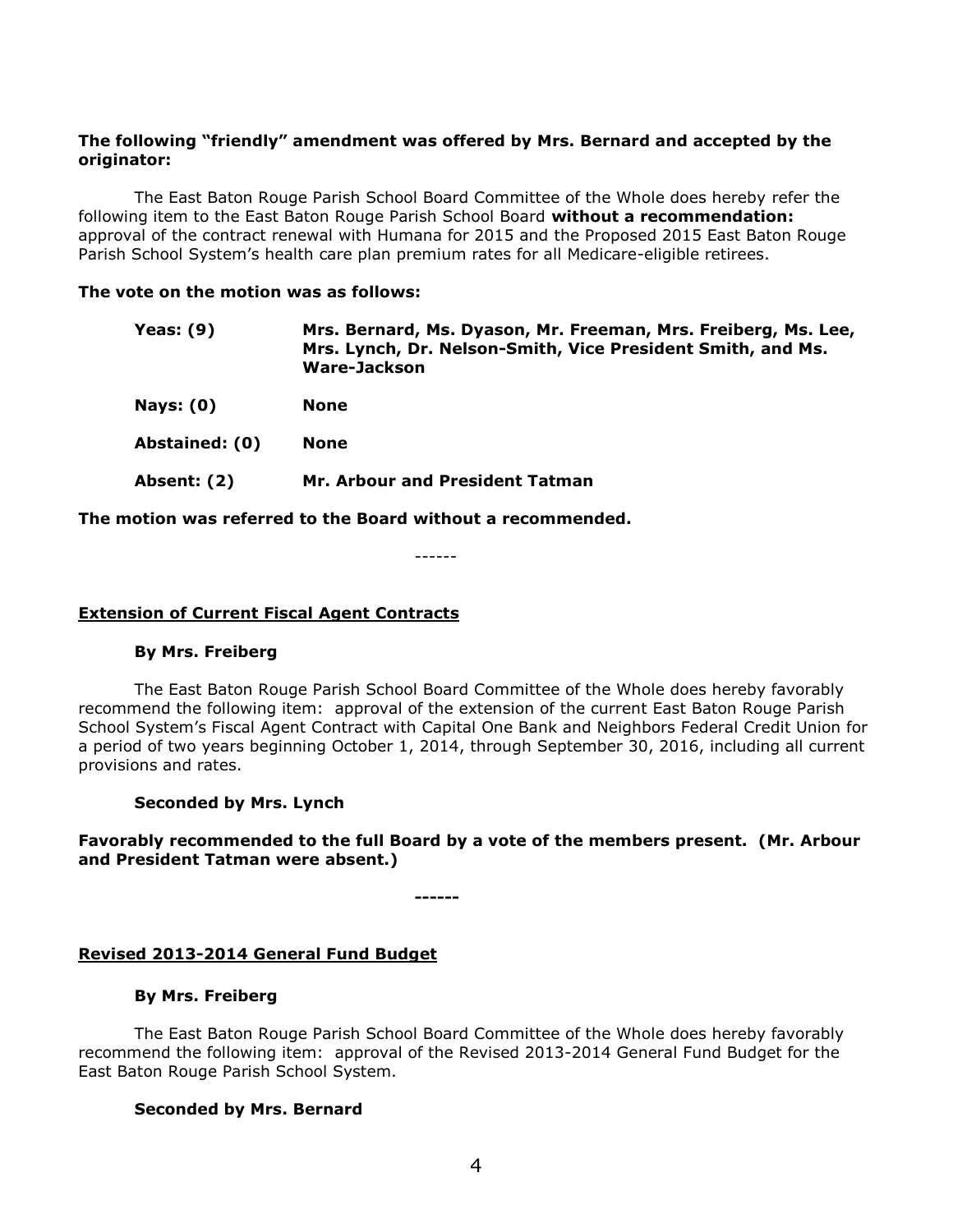# **Discussion followed.**

### **The following substitute motion was made.**

### **By Ms. Lee**

The East Baton Rouge Parish School Board Committee of the Whole does hereby refer the following item to the East Baton Rouge Parish School Board **without a recommendation:** approval of the Revised 2013-2014 General Fund Budget for the East Baton Rouge Parish School System.

# **Seconded by Dr. Nelson-Smith**

# **The substitute motion was referred to the Board without a recommendation by a vote of the members present. (Mr. Arbour was absent.)**

**------**

# **Items #10 Through #14** *In Globo*

### **By Mrs. Bernard**

The East Baton Rouge Parish School Board Committee of the Whole does hereby favorably recommend the following items:

- (10). approval of the Revised 2013-2014 Adult Education Local Budget;
- (11). approval of the Revised 2013-2014 and the Proposed 2014-2015 Elementary School Summer Opportunity for Academic Remediation (SOAR) budget;
- (12). approval of the Revised 2013-2014 and the Proposed 2014-2015 Middle School Summer Budget;
- (13). approval of the Revised 2013-2014 and the Proposed 2014-2015 High School Summer Budget;
- (14). approval of the Actual December 2013 Semi-Annual Financial Tax Plan update and the Revised 2013-2014 Tax Plan Budgets for Propositions 1, 2, and 3.

# **Seconded by Mrs. Freiberg**

**The vote on the motion was as follows:**

| Yeas: (7)          | Ms. Dyason, Mr. Freeman, Mrs. Freiberg, Mrs. Lynch, Vice<br><b>President Smith, President Tatman, and Ms. Ware-Jackson</b> |
|--------------------|----------------------------------------------------------------------------------------------------------------------------|
| <b>Nays: (2)</b>   | Ms. Lee and Dr. Nelson-Smith                                                                                               |
| Abstained: (0)     | None                                                                                                                       |
| <b>Absent: (2)</b> | Mr. Arbour and Mrs. Bernard                                                                                                |

**The motion was favorably recommended to the full Board.**

**------**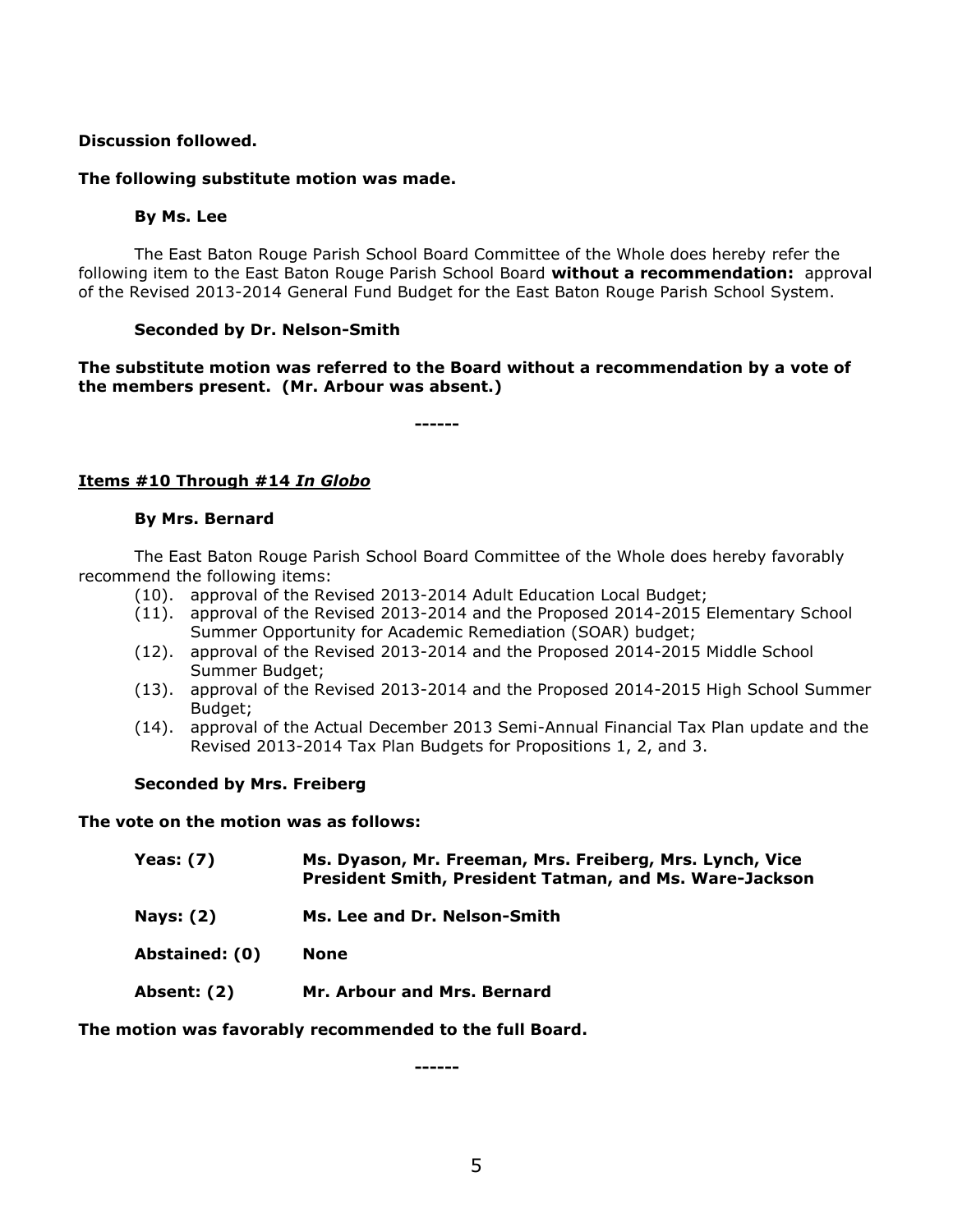# **Items #15 Through #23** *In Globo*

# **By Mr. Freeman**

The East Baton Rouge Parish School Board Committee of the Whole does hereby favorably recommend the following items:

- (15). approval of the Proposed 2014-2015 No Child Left Behind Consolidated Application Budgets;
- (16). approval of the Proposed 2014-2015 Budget and Grant Application for Title X McKinney-Vento funds;
- (17). approval of the Proposed 2014-2015 Child Nutrition Program Budget for the East Baton Rouge Parish School System;
- (18). approval of the Proposed 2014-2015 Radio Training Program (RTP) Budget;
- (19). approval of the Proposed 2014-2015 Budget for Vocational Education Carl Perkins Basic Grant;
- (20). approval of the Proposed 2014-2015 Adult Education Local Budget;
- (21). approval of the Proposed 2014-2015 Tax Plan Budgets for Propositions 2 and 3;
- (22). approval of the Proposed 2014-2015 I CARE Budget and Alcohol/Drug Abuse Prevention Program (ADAPP) Budget;
- (23). approval of the Revised 2013-2014 Textbook Fund Budget and the Proposed 2014 2015 Curriculum Textbook/Digital Media Support Fund Budget.

# **Seconded by Mrs. Freiberg**

# **Discussion followed.**

## **The following "friendly amendments" were offered by Dr. Nelson-Smith and Ms. Lee request that Item #23 be removed and voted on separately, and Ms. Lee requested Item #21 be removed and voted on separately. This was accepted by the originator and seconder.**

The East Baton Rouge Parish School Board Committee of the Whole does hereby favorably recommend the following items:

- (15). approval of the Proposed 2014-2015 No Child Left Behind Consolidated Application Budgets:
- (16). approval of the Proposed 2014-2015 Budget and Grant Application for Title X McKinney-Vento funds;
- (17). approval of the Proposed 2014-2015 Child Nutrition Program Budget for the East Baton Rouge Parish School System;
- (18). approval of the Proposed 2014-2015 Radio Training Program (RTP) Budget;
- (19). approval of the Proposed 2014-2015 Budget for Vocational Education Carl Perkins Basic Grant;
- (20). approval of the Proposed 2014-2015 Adult Education Local Budget;
- (22). approval of the Proposed 2014-2015 I CARE Budget and Alcohol/Drug Abuse Prevention Program (ADAPP) Budget;

# **Favorably recommended to the full Board by a vote of the members present. (Mr. Arbour and Mrs. Bernard were absent.)**

**------**

# **Proposed 2014-2015 Tax Plan Budgets for Propositions 2 and 3**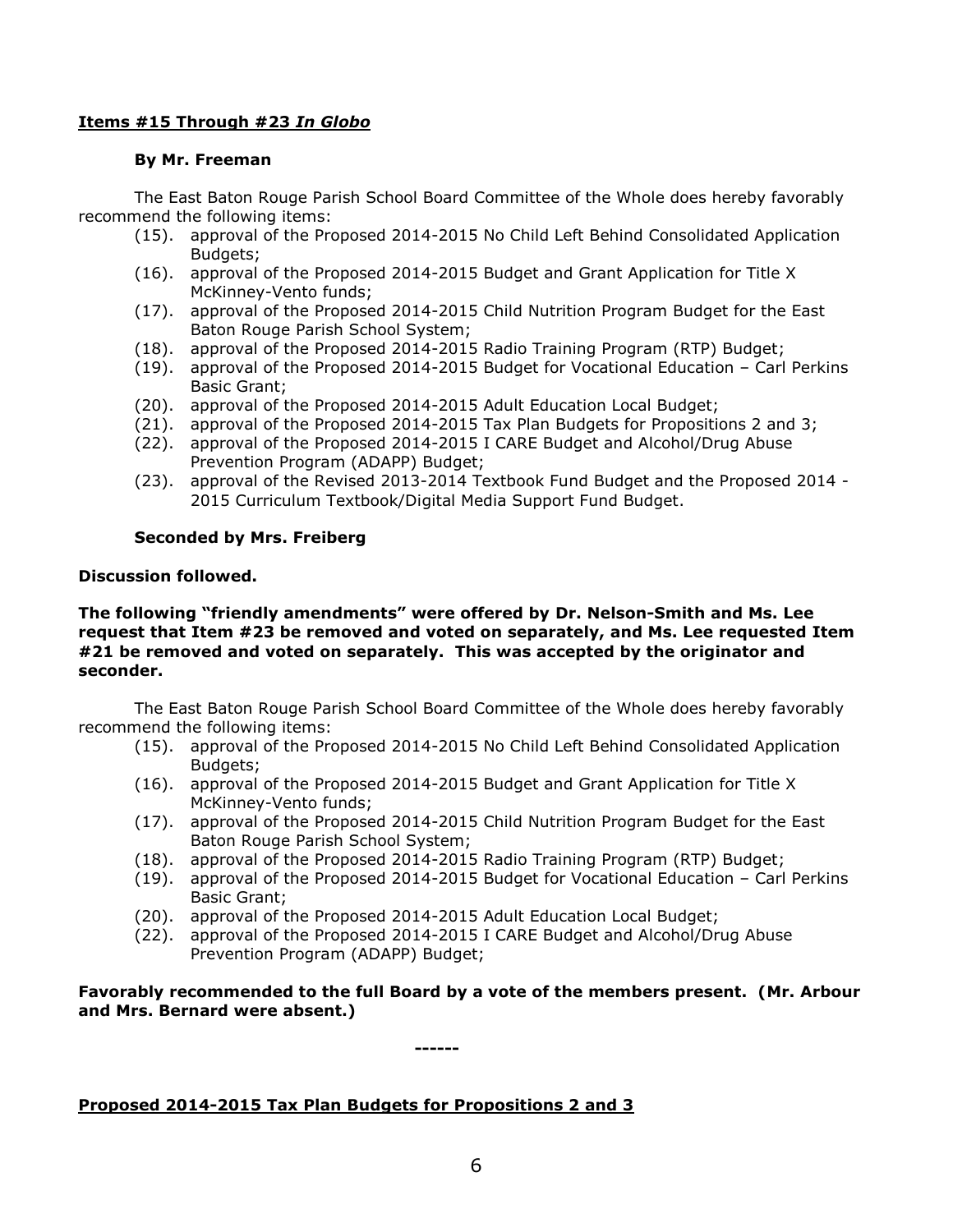### **By Mrs. Freiberg**

The East Baton Rouge Parish School Board Committee of the Whole does hereby refer the following item to the East Baton Rouge Parish School Board **without a recommendation:** approval of the Proposed 2014-2015 Tax Plan Budgets for Propositions 2 and 3.

## **Seconded by Dr. Nelson-Smith**

**The motion was referred to the Board without a recommendation by a vote of the members present. (Mr. Arbour and Mrs. Bernard were absent.)** 

**------**

# **Revised 2013-2014 Textbook Fund Budget and Proposed 2014-2015 Curriculum Textbook/Digital Media Support Fund Budget**

## **By Mrs. Freiberg**

The East Baton Rouge Parish School Board Committee of the Whole does hereby favorably recommend the following items: approval of the Revised 2013-2014 Textbook Fund Budget and the Proposed 2014-2015 Curriculum Textbook/Digital Media Support Fund Budget.

#### **Seconded by President Tatman**

# **The vote on the motion was as follows:**

| <b>Yeas: (8)</b> | Mrs. Bernard, Ms. Dyason, Mr. Freeman, Mrs. Freiberg, Mrs.   |
|------------------|--------------------------------------------------------------|
|                  | Lynch, Vice President Smith, President Tatman, and Ms. Ware- |
|                  | <b>Jackson</b>                                               |

- **Nays: (0) None**
- **Abstained: (1) Dr. Nelson-Smith**

**Absent: (1) Mr. Arbour**

**Ms. Lee did not vote.**

# **The motion was favorably recommended to the full Board.**

**------**

# **Professional Services**

#### **By Mr. Tatman**

The East Baton Rouge Parish School Board Committee of the Whole does hereby favorably recommend the following item: approval to negotiate a professional services agreement between the East Baton Rouge Parish School Board and Atlantic Education Partners (Acceleration Academy) in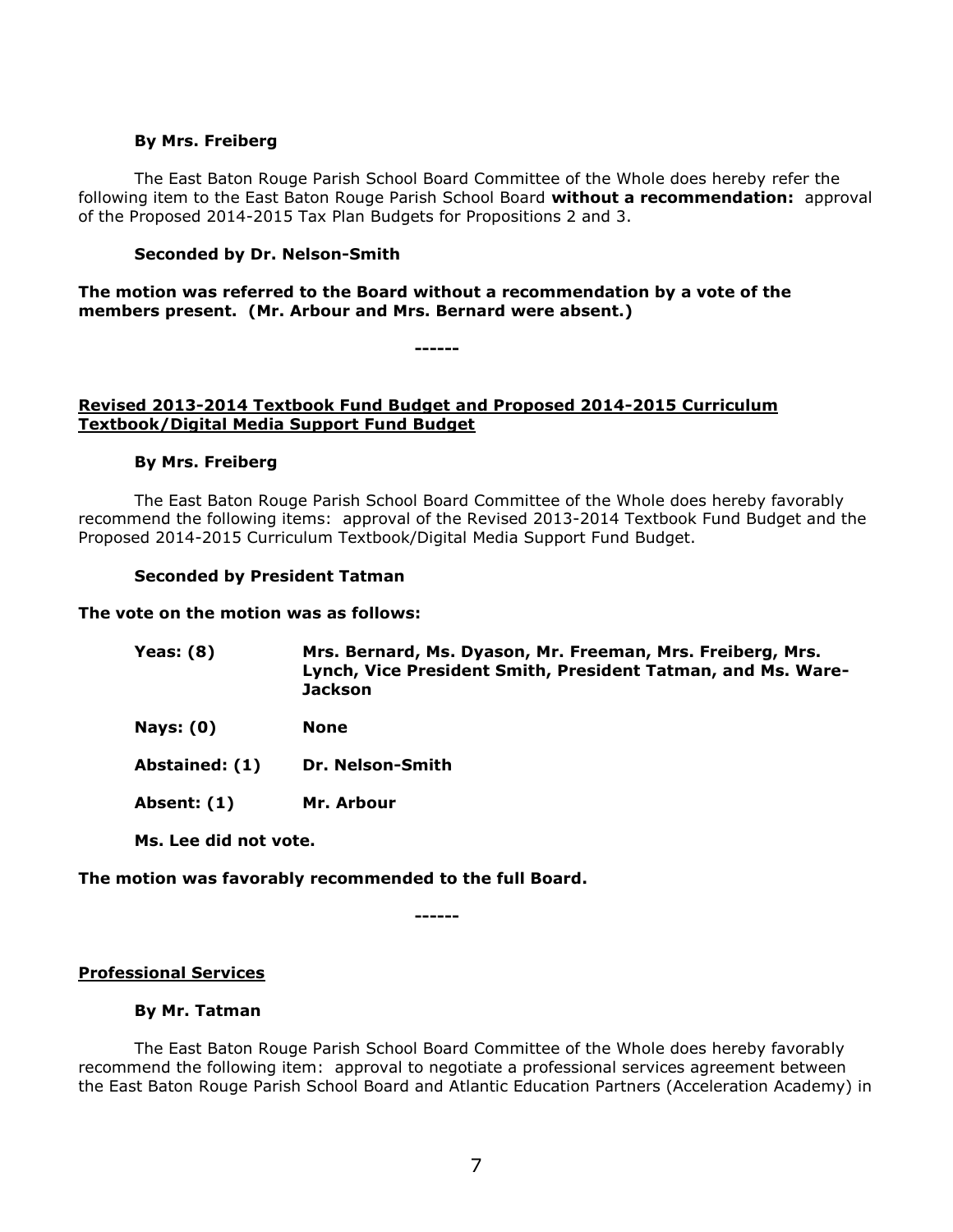the amount of \$5,000.00 per student plus shared space (not to exceed 100 students), or AMI Kids in the amount of \$8,908.00 per student (not to exceed 100 students).

# **Seconded by Ms. Ware-Jackson**

## **Discussion followed.**

### **The following substitute motion was made.**

## **By Ms. Lee**

The East Baton Rouge Parish School Board Committee of the Whole does hereby favorably recommend the following item: approval to negotiate a professional services agreement between the East Baton Rouge Parish School Board and AMI Kids in the amount of \$8,908.00 per student (not to exceed 100 students).

### **Seconded by Mrs. Bernard**

## **Discussion continued.**

# **A "friendly" amendment was offered to the substitute motion by the originator and seconder.**

## **By Mrs. Bernard**

The East Baton Rouge Parish School Board Committee of the Whole does hereby favorably recommend the following items: approval to negotiate a professional services agreement between the East Baton Rouge Parish School Board and AMI Kids in an amount not to exceed \$9,500.00 per student (not to exceed 100 students).

# **Seconded by Dr. Nelson-Smith**

**The amended substitute motion was favorably recommended to the full Board by a vote of the members present. (Mr. Arbour was absent.)**

**------**

# **Deny Charter School Applications**

#### **By President Tatman**

Resolved, that, the East Baton Rouge Parish School does hereby accept the recommendation of the third party evaluator to deny the following charter school applications.

- (1). Boys' LIFE Preparatory Academy
- (2). Scholar Academy for Technical Education
- (3). Greater Educational Opportunities
- (4). LA Achievement Charter Academies
- (5). The Crossover House
- (6). Timbuktu ASCEND

### **Seconded by Mr. Freeman**